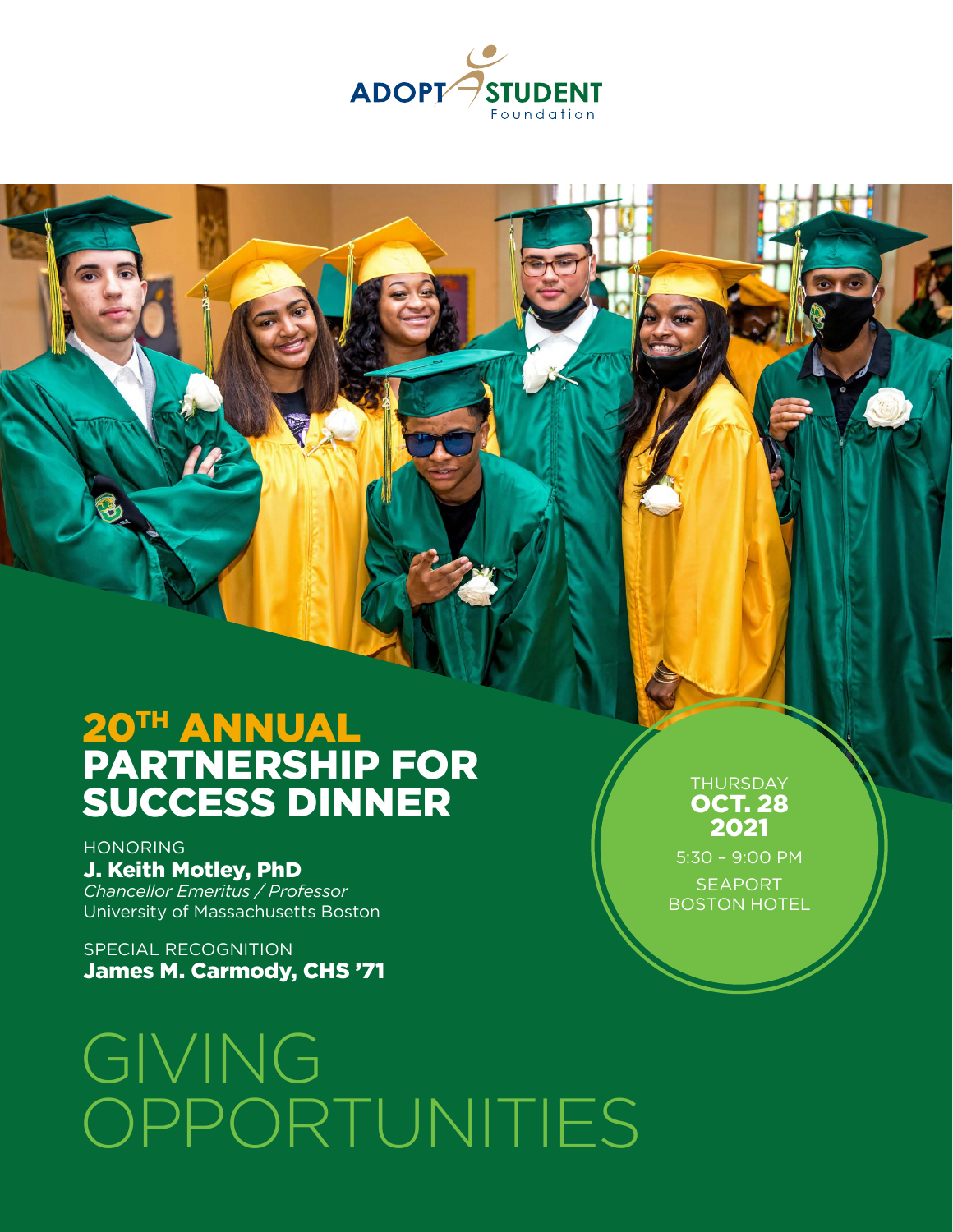

#### PROCEEDS FROM THE ADOPT-A-STUDENT FOUNDATION PARTNERSHIP FOR SUCCESS DINNER BENEFIT CATHEDRAL HIGH SCHOOL



Cathedral High School is a Catholic, urban, and coeducational college preparatory school committed to excellence and social justice. Within an environment that encourages our scholars to reach their full potential, Cathedral students are expected to make lasting and

powerful impacts in their local, national and global communities. Our mission, since our establishment in 1926, is to deliver a rigorous and holistic education that is available for all families, regardless of ability to pay. Rooted in Gospel values that include compassion, respect and service, we embrace the rich diversity of our community and foster a culture of inclusion, opportunity, acceptance and empowerment.

The Adopt-A-Student Foundation is the fundraising arm of Cathedral, and it is designed to ensure that no student is turned away due to lack of means. The families of our young scholars cannot afford the full cost of a private education, so financial assistance is provided to all students through the incredible generosity of the Boston philanthropic community.



receive financial assistance (on average \$17,200 per student) financial aid per student

#### OUR STUDENTS



of tuition covered by

#### are students of color live in the inner-city



of Boston

#### HOW CATHEDRAL IS CLOSING THE GAP

OUR RESULTS



of our seniors were accepted to college in 2021



graduation rate on average for the past 18 years



of CHS students were accepted into the Top 100 Colleges in America in 2019



of Cathedral's Class of 2014 graduated college within 4.5 years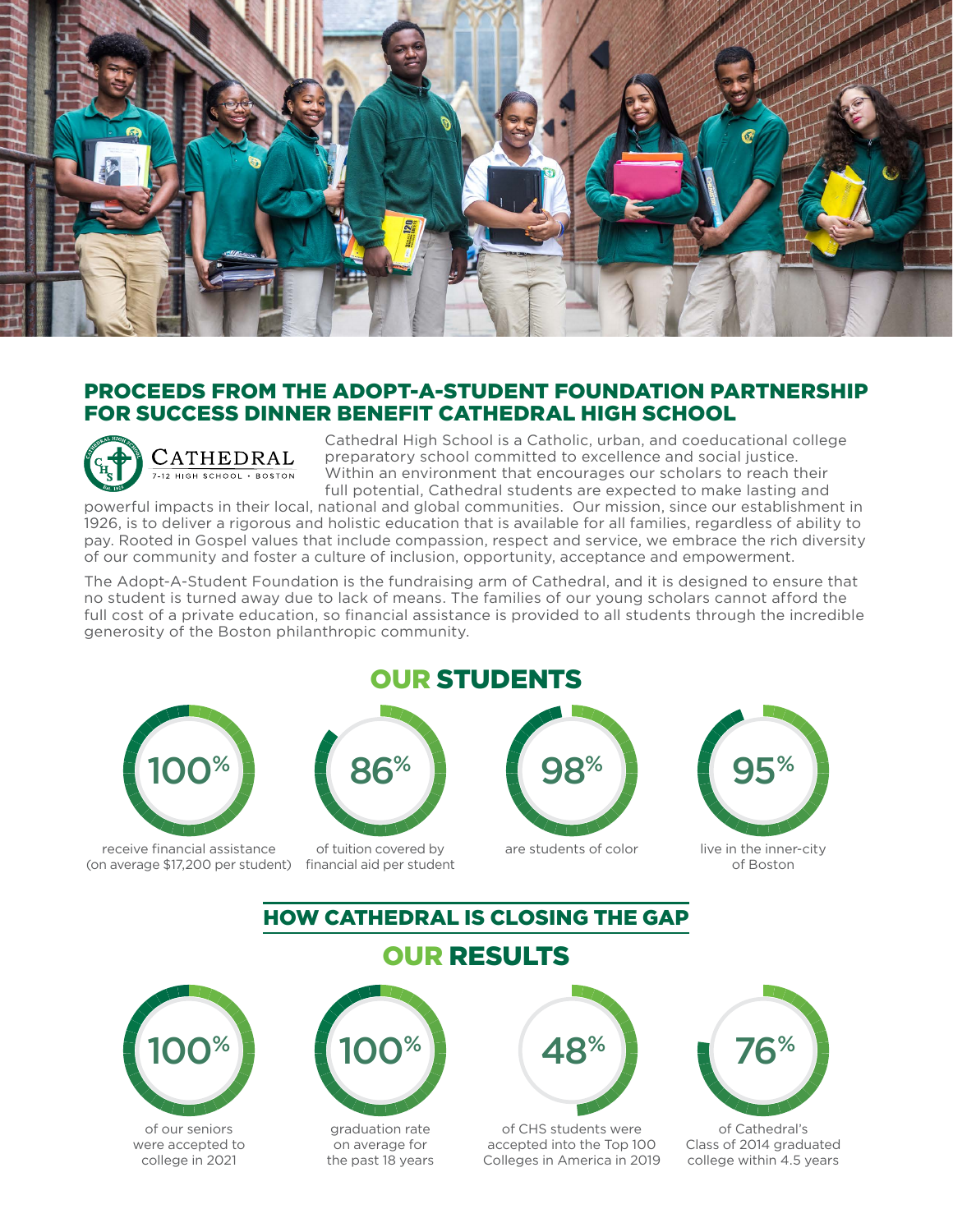# GIVING OPPORTUNITIES

The Adopt-A-Student Foundation benefiting the students of Cathedral High School provides a unique opportunity for many of Boston's inner-city youth. Your generous donation helps afford these incredible students the opportunity for an education every child deserves, putting them on a proven path to success.

### UNDERWRITER\$50,000

- Subsidizes the tuition cost for 10 students
- Verbal recognition from the podium
- Logo listed on Cathedral High School website
- Logo given premier placement on formal dinner invitation
- Logo given premier placement on screens during the event
- Logo on cover of dinner program and premier listing in the program
- Two VIP tables (16 seats) for dinner

#### SPONSOR\$25,000

- Subsidizes the tuition cost for 5 students
- Verbal recognition from the podium
- Logo listed on Cathedral High School website
- Name given prominent placement in dinner program
- Logo given prominent placement on screens during the event
- One VIP table (8 seats) for dinner

## PATRON\$15,000

- Subsidizes the tuition cost for 3 students
- Verbal recognition from the podium
- Logo listed on Cathedral High School website
- Name listed on screens during the event
- Name listed in dinner program
- One table (8 seats) for dinner

#### BENEFACTOR\$10,000

- Subsidizes the tuition cost for 2 students
- Name listed in dinner program
- One table (8 seats) for dinner

#### FRIEND\$5,000

- Subsidizes the tuition cost for 1 student
- Name listed in dinner programs
- Four (4) seats for dinner

## INDIVIDUAL\$1,000

• Additional seat for dinner

*We believe education is an entry point that creates opportunity for all and offers an equal chance for success in life. Your donation will provide students with the tools they need to achieve this success.*